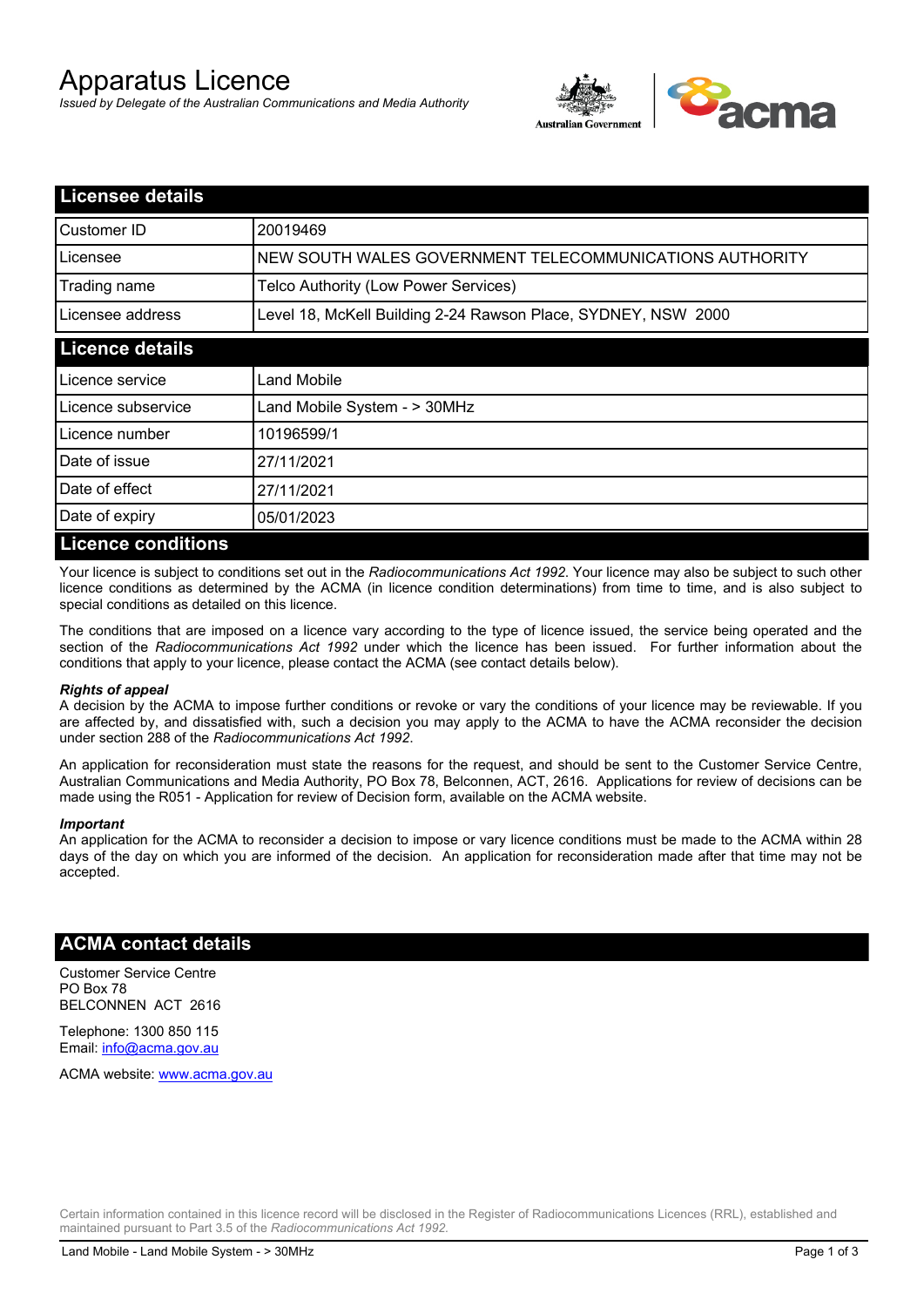# **Advisory Notes applying to licence no.: 10196599/1**

Conditions applicable to the operation of Land Mobile System station(s) authorised under this licence can be found in the Radiocommunications Licence Conditions (Apparatus Licence) Determination and the Radiocommunications Licence Conditions (Land Mobile Licence) Determination. Copies of these determinations are available from the ACMA and from the ACMA home page (www.acma.gov.au).